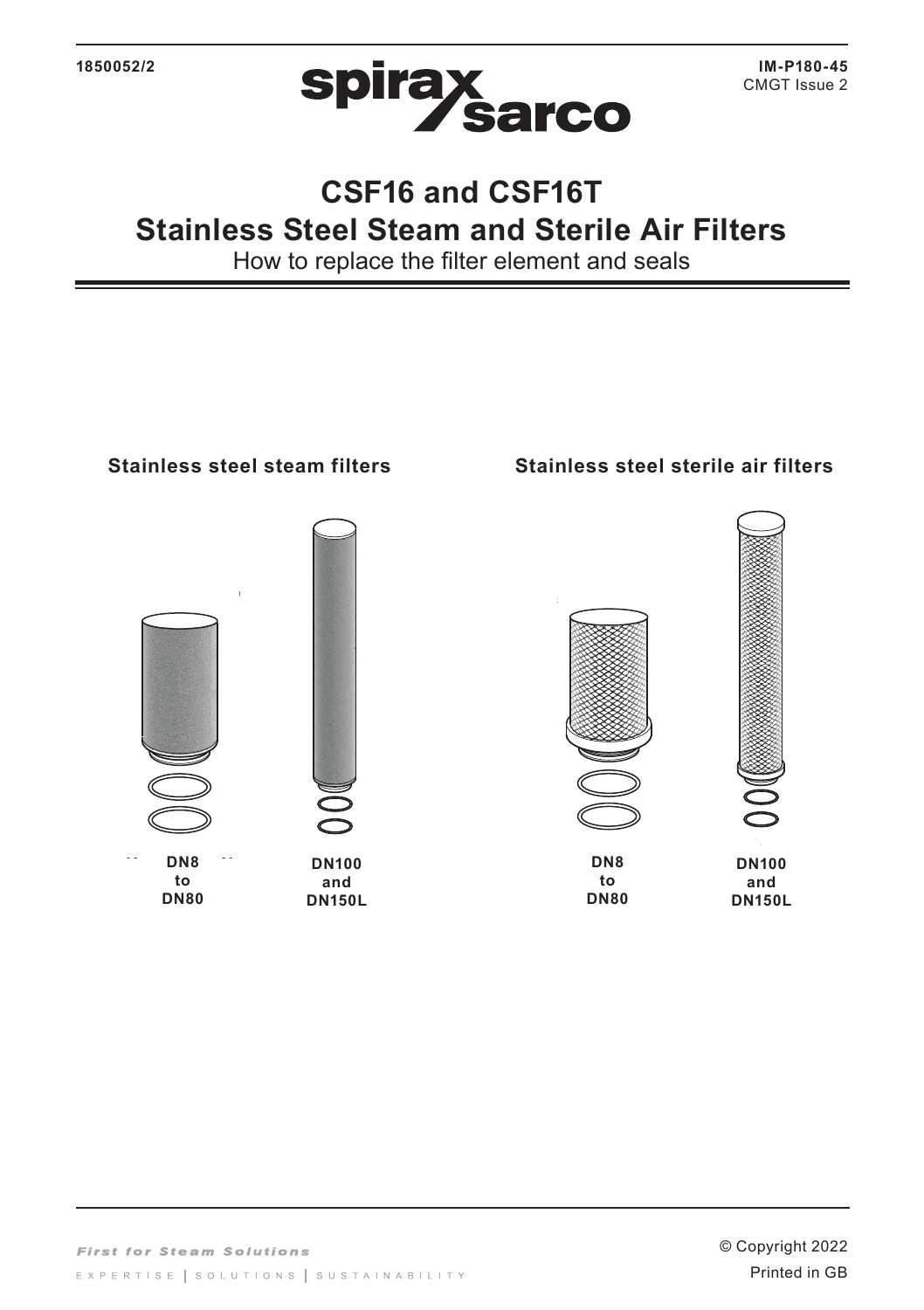# **1. Safety information**

**Safe operation of these products can only be guaranteed if they are properly installed, commissioned, used and maintained by qualified personnel (see Section 1.11) in compliance with the operating instructions. General installation and safety instructions for pipeline and plant construction, as well as the proper use of tools and safety equipment must also be complied with.**

**This product is intended to be connected into a system that can operate an EC 1935 compliant process.**

**To minimise the risk of non-intentionally added substances in the system, it is essential that an appropriate CIP (cleaning-in-place) cycle is carried out by the end user prior to first use in a food contact application.**

**A list of all the materials that could come directly into contact with foodstuffs can be found in the Declaration of Conformity supplied with this product.**

#### **1.1 Intended use**

- **i) The filter element(s) have been validated for use on steam and compressed air systems.**
- **ii) Ensure the correct filter element(s) and seal material have been selected to suit the application.**
- **iii) Remove all packaging and protective covers from the product where applicable before installation.**

#### **1.2 Access**

**Ensure safe access and if necessary a safe working platform (suitably guarded) before attempting to work on the product. Arrange suitable lifting gear if required.**

#### **1.3 Lighting**

**Ensure adequate lighting, particularly where detailed or intricate work is required.**

#### **1.4 Hazardous liquids or gases in the pipeline**

**Consider if there is any risk of residual fluids in the pipeline before starting work. Consider if there are any flammable materials, substances hazardous to health, extremes of temperature.**

#### **1.5 Hazardous environment around the product**

**Consider: explosion risk areas, lack of oxygen (e.g. tanks, pits), dangerous gases, extremes of temperature, hot surfaces, fire hazard (e.g. during welding), excessive noise, moving machinery.**

#### **1.6 The system**

**Consider the effect on the complete system of the work proposed. Will any proposed action (e.g. closing isolation valves, electrical isolation) put any other part of the system or any personnel at risk? Dangers might include isolation of vents or protective devices or the rendering ineffective of controls or alarms. Ensure isolation valves are turned on and off in a gradual way to avoid system shocks.**

#### **1.7 Pressure systems**

**Ensure that any pressure is isolated and safely vented to atmospheric pressure. Do not assume that the system has depressurised even when the pressure gauge indicates zero.**

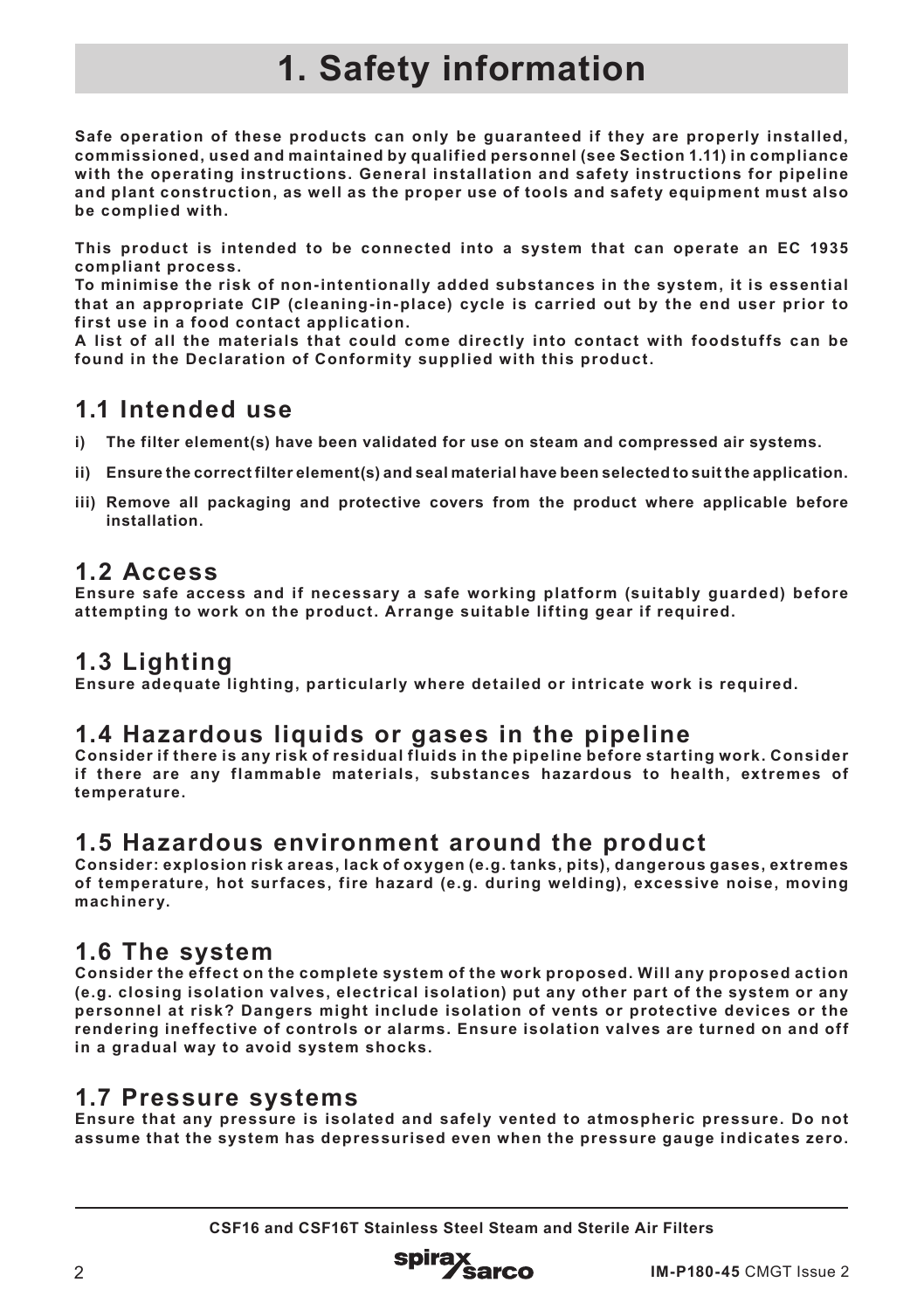#### **1.8 Temperature**

**Allow time for temperature to normalise after isolation to avoid danger of burns.**

### **1.9 Tools and consumables**

**Before starting work ensure that you have suitable tools and/or consumables available. Use only genuine Spirax Sarco replacement parts.**

#### **1.10 Protective clothing**

**Consider whether you and/or others in the vicinity require any protective clothing to protect against the hazards of, for example, chemicals, high/low temperature, radiation, noise, falling objects, and dangers to eyes and face.**

#### **1.11 Permits to work**

**All work must be carried out or be supervised by a suitably competent person.**

**Installation and operating personnel should be trained in the correct use of the product according to the Installation and Maintenance Instructions.**

**Where a formal 'permit to work' system is in force it must be complied with. Where there is no such system, it is recommended that a responsible person should know what work is going on and, where necessary, arrange to have an assistant whose primary responsibility is safety. Post 'warning notices' if necessary.**

#### **1.12 Handling**

**Manual handling of large and/or heavy products may present a risk of injury. Lifting, pushing, pulling, carrying or supporting a load by bodily force can cause injury particularly to the back. You are advised to assess the risks taking into account the task, the individual, the load and the working environment and use the appropriate handling method depending on the circumstances of the work being done.**

#### **1.13 Residual hazards**

**In normal use the external surface of the product may be very hot. If used at the maximum permitted operating conditions the surface temperature may reach temperatures in excess of 220 °C (428 °F). Many products are not self- draining. Take due care when dismantling or removing the product from an installation (refer to 'Maintenance instructions').**

#### **1.14 Freezing**

**Provision must be made to protect products which are not self- draining against frost damage in environments where they may be exposed to temperatures below freezing point.**

#### **1.15 Disposal**

**The product is recyclable. No ecological hazard is anticipated with the disposal of this product providing due care is taken.** 

#### **1.16 Returning products**

**Customers and stockists are reminded that under EC Health, Safety and Environment Law, when returning products to Spirax Sarco they must provide information on any hazards and the precautions to be taken due to contamination residues or mechanical damage which may present a health, safety or environmental risk. This information must be provided in writing including Health and Safety data sheets relating to any substances identified as hazardous or potentially hazardous.**

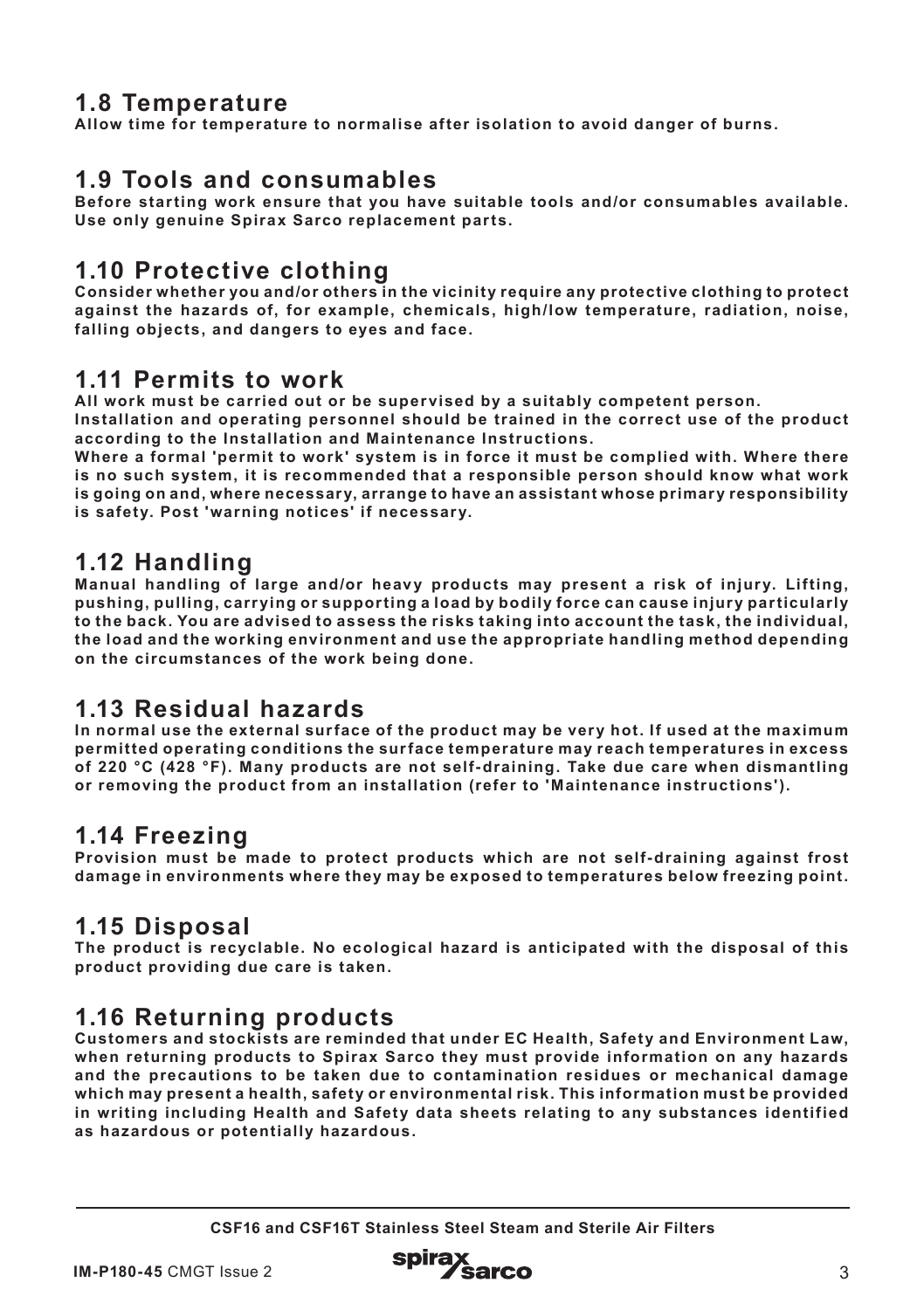## **2. Fitting and replacement of filter elements**

**Note: Before undertaking any maintenance, observe the 'Safety information' in Section 1.**

### **2.1 General information**

Before undertaking any maintenance on the filter, it must be isolated from both the supply line and return line and any pressure allowed to safely normalise to atmosphere. The filter should then be allowed to cool. When reassembling, ensure that all joint faces are clean.

**Warning:** The steam filter elements CSF16 -SE and CSF16 - SF must never be subjected to more than 5 bar g differential pressure.

See IM-P180-42 Section 6.1 for service life information.

#### **2.2 How to replace the filter element(s)**

See Figure 1 Stainless steel steam filters on page 6 for part recognition. See Figure 2 Stainless steel sterile air filters on page 7 for part recognition.

Remove the filter element (**5**) by carefully pulling it upwards and repeat if multiple elements fitted.

Once the pipework installation has been completed in accordance with Section 3 (Fig. 5 or 6) the following steps should be taken in sequence, referencing Fig. 7 and 8, to commission the CSF16 and CSF16T filters:

Note: The top and bottom plugs (where supplied) are hand tightened only. If an air vent and trap are not connected as per the recommended installation guidance above, ensure that the plugs are tightened to the torque values shown in the torque table 1.

- **1.** All isolating valves should be closed.
- **2.** The housing ring (**4**) or housing bolts (**10**) holding together the filter housing head (**2**) and the filter housing bowl (**1**) should be unscrewed using the appropriate spanner. The filter housing head (**2**) can then be removed.
- **3.** Remove the filter element (**5**) by carefully pulling it upwards and repeat if multiple elements fitted.

| <b>Item</b> | Part              | or<br>mm |                  | N <sub>m</sub> |
|-------------|-------------------|----------|------------------|----------------|
| 4           | use C spanner     |          | As required      |                |
| 7           | <b>DN8 - DN80</b> | 6 mm Hex | $G\frac{1}{4}$ " | 55             |
|             | DN100 and DN150L  | A/F 42   | G1"              | 138            |
| 10          | <b>DN100</b>      | A/F 30   | M20              | 180            |
|             | <b>DN150L</b>     | A/F 30   | M20              | 260            |

#### **Table 1 Recommended tightening torques**

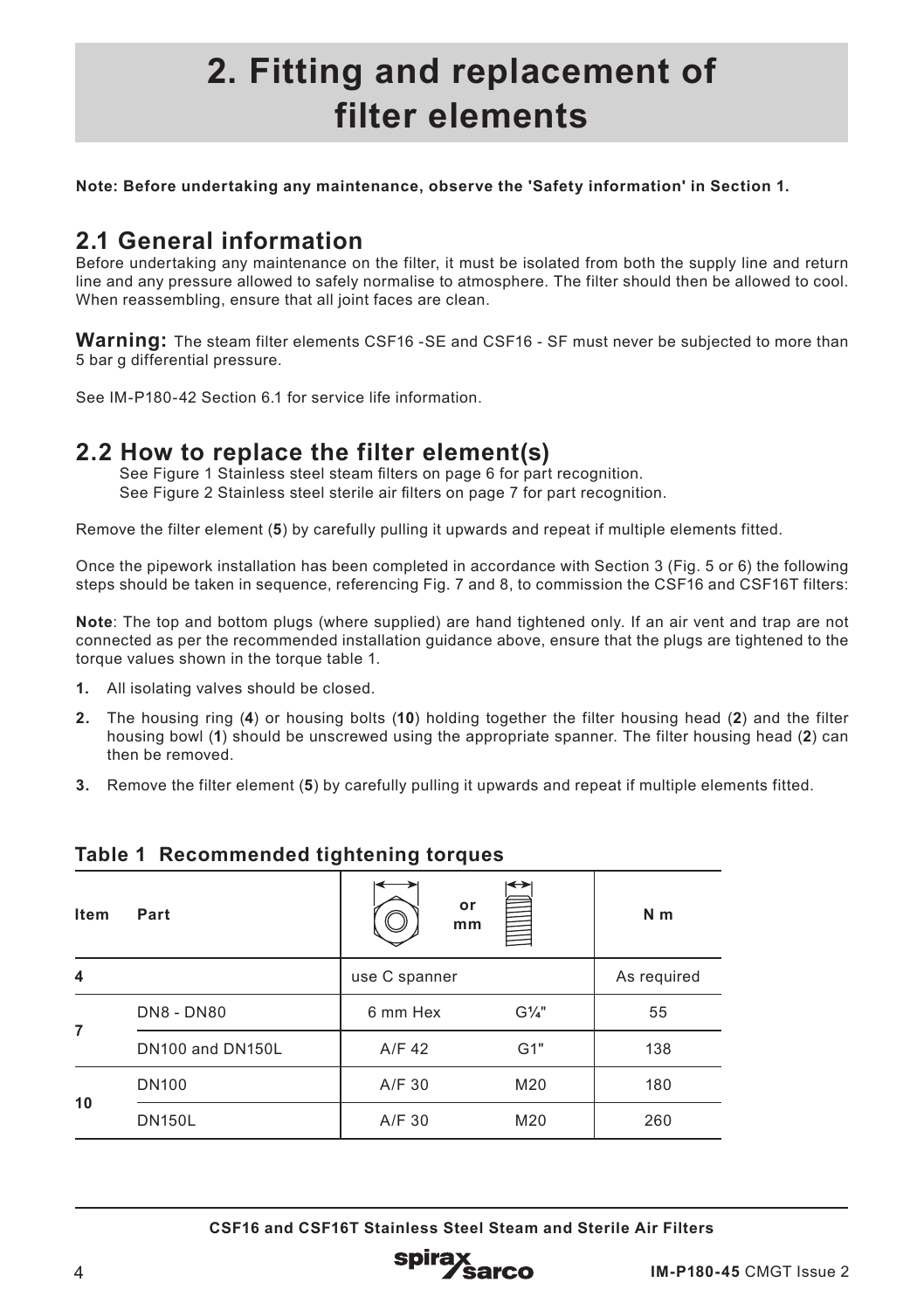- **4.** The new filter element seals (2 off, item **6**) should then be lubricated using a lubricant suitable for the application, before fitting to the filter housing bowl (**1**).
- **5.** The filter element needs to be gently pushed into the filter housing bowl (**1**).
- **6. When multiple elements are fitted,** the filter support assembly (**11**) must be assembled and fitted as shown in Figure 2.
- **7.** Ensure the filter housing seal (**3**) is fitted.
- **8. For sizes DN8 to DN80:** The housing ring (**4**) should then be carefully placed into the seating land on the filter housing head (**2**), before then gently lowering the filter housing bowl (**1**) over the filter element and tightening the housing ring (**4**). The housing ring (**4**) is designed with a coarse thread to minimise the possibility of galling. Thread lubrication is not normally necessary. However, a thread lubricant may be used if required.
- **9. For sizes DN100 and DN150:** Gently lower the housing head (**2**) over the filter elements and place it onto the housing bowl (**1**). Tighten the housing bolts to the recommended torque - see Table 1.
- **10.** Once Steps 1-9 have been completed the upstream isolating valve can be cracked open slowly to introduce the medium into the CSF16 or CSF16T filter then proceed with Steps 11 to 14.
- **11.** If on gas or steam service an audible signal (whistling tone) is heard then the filter housing has been incorrectly assembled and the upstream isolating valve should be closed immediately.

#### **Warning**

Before opening housing ensure it has cooled and that any residual pressure within has been discharged.

Once this has happened the housing ring (**4**) or housing bolts (**10**) can be undone, the filter housing bowl and head (**1** and **2**) plus filter element (**5** - please note that there are multiple elements for the larger sizes) and especially the filter housing seal (**3**) can be carefully checked, before reassembly.

- **12. Should no audible signal be heard after the upstream isolating valve has been opened**, then the downstream valve can be opened slowly until fully open. The medium will now be flowing through the CSF16 or CSF16T filter and at this stage a note should be taken of the pressure gauge readings before and after the CSF16 or CSF16T filter, in order to check the differential pressure. The date of installation should be noted.
- **13.** All interconnecting pipework, fixtures and fittings should then be checked for leakage especially if steam is the operating medium. This check should include steam traps.
- **14. Within the first few days following filter element replacement,** the filter housing should be isolated and the strainer preceding the filter housing checked by removing the screen. Any pipe debris can be removed or the strainer screen can be replaced.

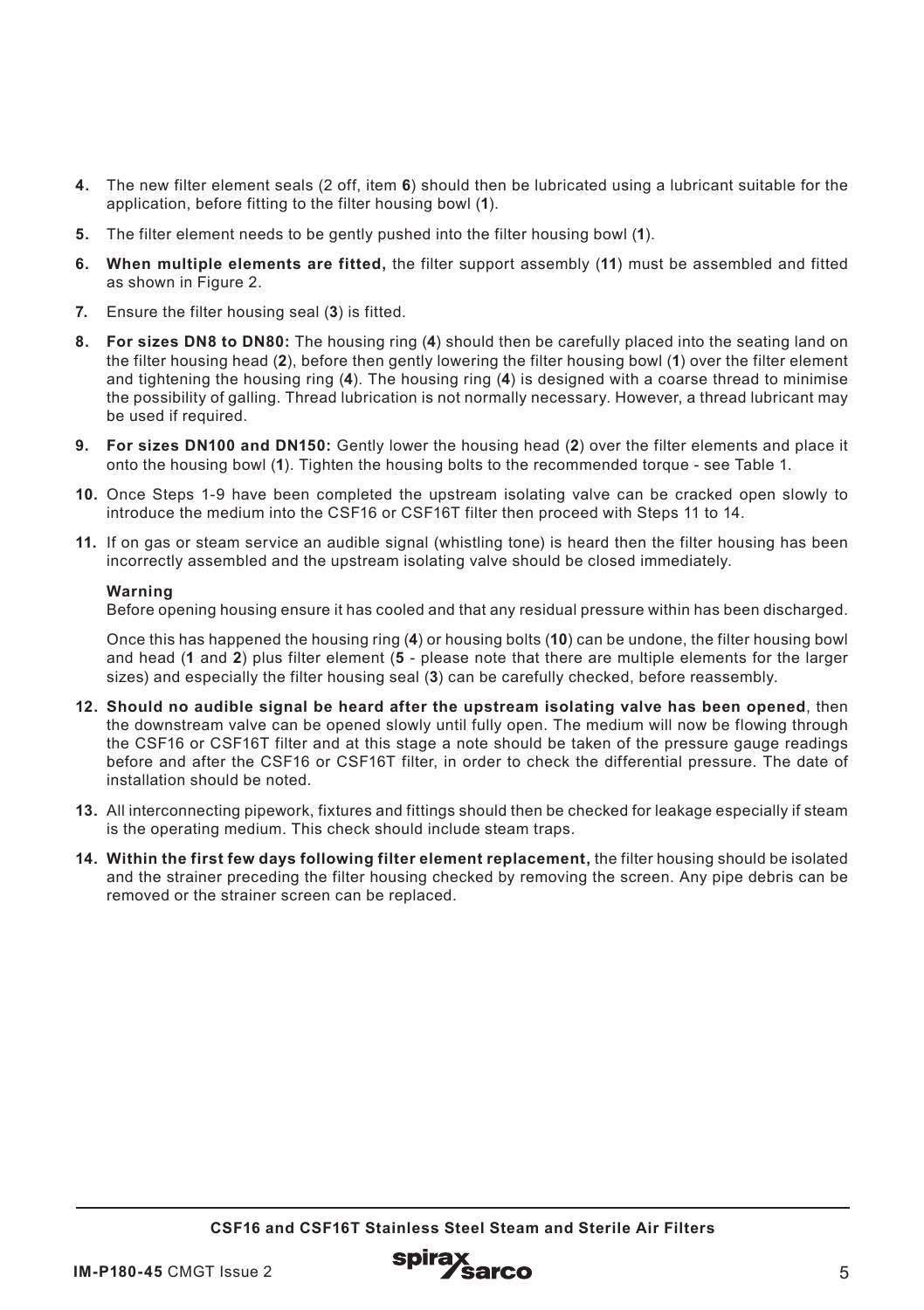### **2.3 Stainless steel steam filters**





**(image shows DN100L)**

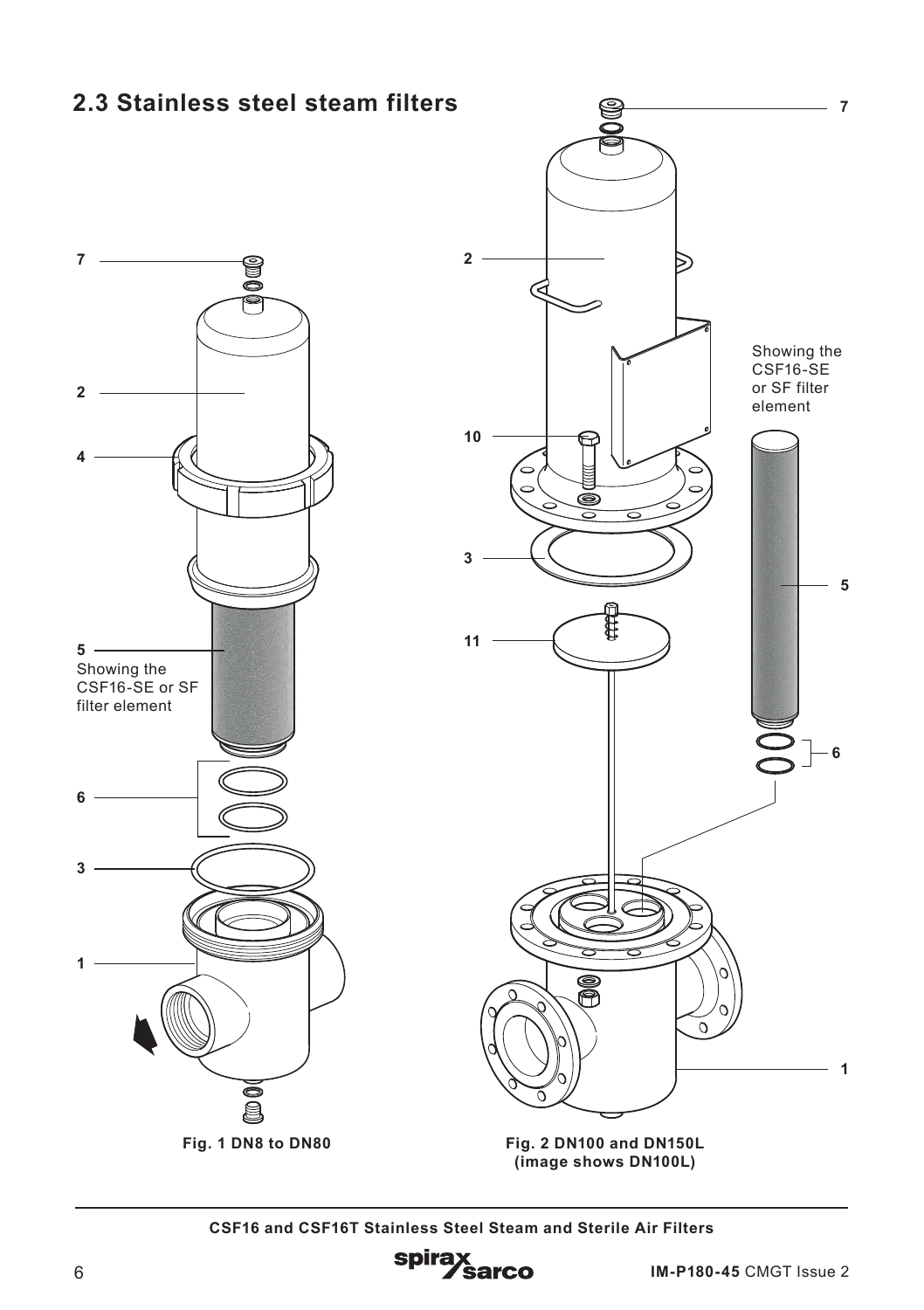